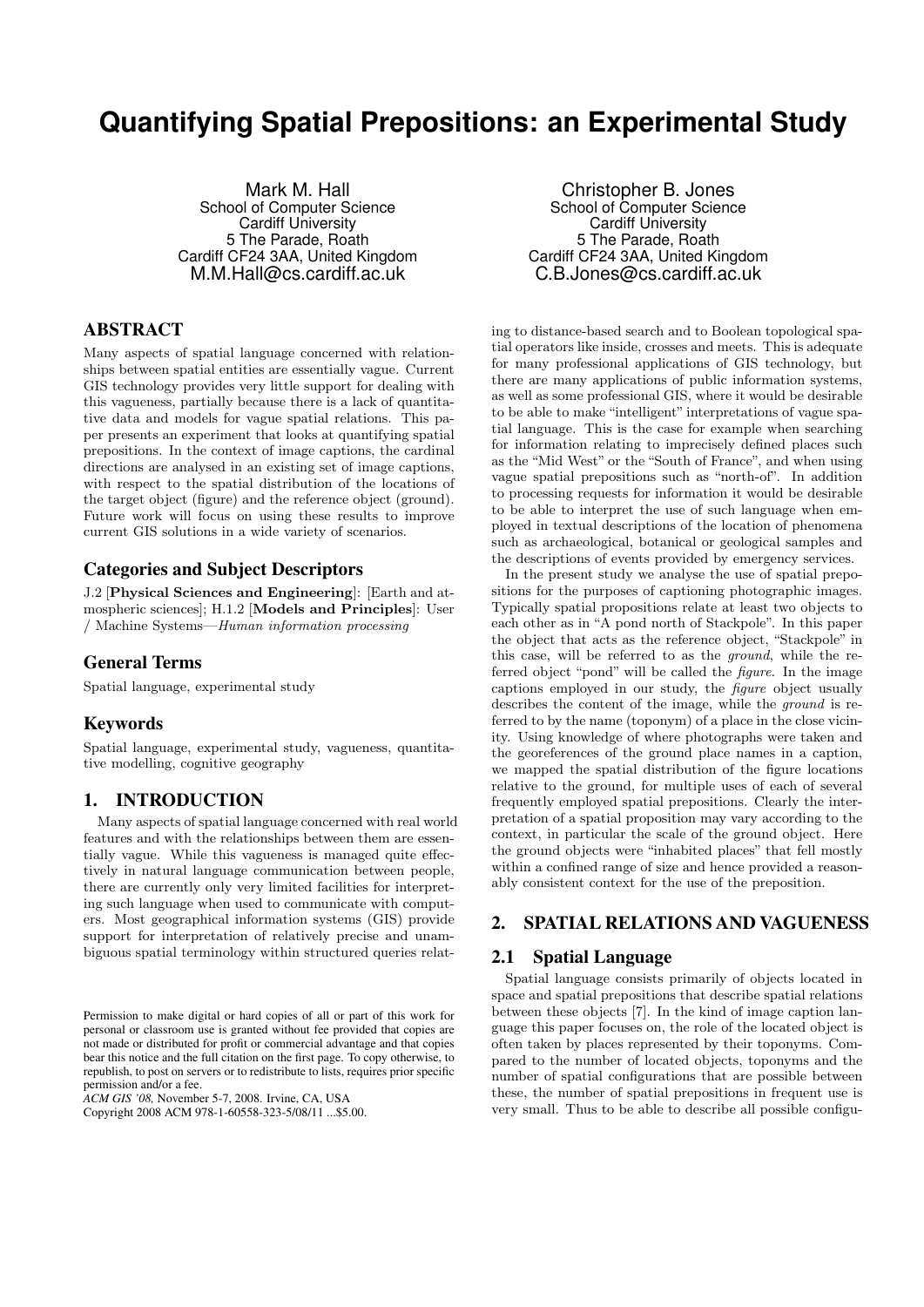rations the spatial prepositions need to be quite flexible [6] and any model for spatial prepositions needs to take this into account.

When describing the location of an image a choice has to to be made as to which toponyms and spatial prepositions to use in the description. Due to the flexibility of the spatial prepositions and the usually large number of toponyms that could be used as the ground object in the spatial relation, in most situations there will be a number of candidate spatial prepositions and toponyms. From these candidates one spatial preposition and toponym needs to be chosen for the final caption and this choice of spatial preposition exhibits prototype effects [10], with the acceptability and frequency of use falling as the spatial relation moves away from the prototypical case. Functionality [1] [3], social use context [5] and language [4] [8] all influence this decision and when analysing spatial language it is necessary to try to classify these influences as precisely as possible to be aware of the biases this introduces into the analysis.

Mining existing data sources, such as the web, is an approach for creating models based on a much larger number of samples than is possible with human subject testing methods. Trigger phrases such as "is within walking distance of" can be used to find a number of places A and B between which the given spatial relation holds. These can be geocoded and the distance between the two calculated, which results in a set of distances that are applicable to the spatial relation mined [9]. This set of distances is then used as an input to analysis of the spatial relation "within walking distance". The danger with automatic mining of data is the inadvertent introduction of biases. In this case there is a business incentive for the website owners to describe themselves as "within walking distance" and it is unclear how this would influence the results.

### 3. GEOGRAPH

As an initial experiment, an analysis of an existing rich spatio-linguistic image caption data set was performed. This data set was acquired from the Geograph project<sup>1</sup>, an openparticipation project that aims to provide a representative photograph for each square kilometre of the United Kingdom and Ireland. A dump of roughly 350,000 image captions and locations forms the basis for this analysis. Due to the aim of providing representative photographs the images tend to be ground-level and panoramic for rural areas and of buildings or roads in urban areas, with captions such as "Footpath at Pirbright", "Farmland near Garthorpe" or "Lambeth Palace from Lambeth Bridge".

The project focus introduces a bias towards spatial language as it is used in image captions, but as our research interest is in spatial image caption language, this bias is actually desired. An unwanted bias is introduced by the fact that the project is built on publicly contributed data and thus skewed towards the language used by the most frequent contributors. While the skew in the original data is quite heavy (2% of the contributors provide 90% of the data), the reduction to captions using cardinal directions, and capping the number of captions per contributor that we consider, produces a good, quite large sample.

The first step in analysing the use of spatial prepositions in the Geograph data is extracting their uses from the image

captions. GATE [2] is used for part of speech tagging and the identification of spatial relations. Toponym identification is handled by a simple rule. Words starting with an uppercase letter are determined to be candidate toponyms, excluding stop words such as "A" or "The". Multiple, consecutive candidate toponyms are aggregated into one multiword candidate toponym. This rule identifies the majority of toponyms, especially toponyms for populated places. The only group of toponyms that this method does not identify are those using generic toponym classes such as "station" or "church", but there is a very limited number of such generic names in frequent use, and they can be handled by special rules.

The tagged captions are then matched against patterns of the form " $\langle$ image topic $\rangle$   $\langle$ spatial relation $\rangle$  $\langle$ toponym $\rangle$ ". with the optional image topic usually describing the content of the image. The hypothesis is that the GPS coordinates of the camera location, as stored in the image meta-data, and the location of the toponym matched by the pattern form one valid use of the spatial relation. Multiple uses of each spatial relation are used to build up a quantitative model.

The toponyms are geocoded using the Geonames.org ser $vice<sup>2</sup>$ , which returns a point representing the centre of the toponym location. Toponym disambiguation was based on accepting only exact toponym matches and performing a simple filtering procedure. As the distances involved in the spatial language of image captions tend to be short (mostly less than 5km), a reference to the wrong toponym is immediately clear as a statistical outlier. A hard limit of 12km is enforced on the distance, filtering out the incorrect toponym disambiguations. For each of the patterns the GPS co-ordinates of the image and the location of the toponym are combined to calculate the angle and distance from the ground toponym to the image location. Combining these distance/angle pairs into sets makes it possible to create distribution plots based on a common ground location, as shown in figure 1.

The analysis is then based on these sets of distance/angle pairs. As this method combines distance and angle data from multiple captions, it is necessary to guarantee that the scale involved in all captions is the same. The area "south of" a point of interest such as a church will have a different scale to that "south of" a town or village. The Geonames.org service in addition to the location of the toponym also provides information on the toponym's type and in the data presented in this analysis only toponyms of the type populated place were used. As explained subsequently, this corresponds in practice to a characteristic scale of place.

# 3.1 Cardinal directions

#### *3.1.1 Results*

A total of 1081 data points were analysed for the cardinal directions (307 north, 330 south, 225 east and 219 west).

Distances for "north", "east" and "west" varied between 120m and 11940m, with means between 2080m and 2220m. Medians varied between 1510m and 1920m, with the interquartile ranges between 1240 and 1590m. The distances calculated for "south" varied between 40m and 11360m, with a mean of 1800m and a median of 1390m (fig. 3). The interquartile range is 1310m, with the first quartile at 820m and

 $1$ http://www.geograph.org.uk

 $^{2}$ http://www.geonames.org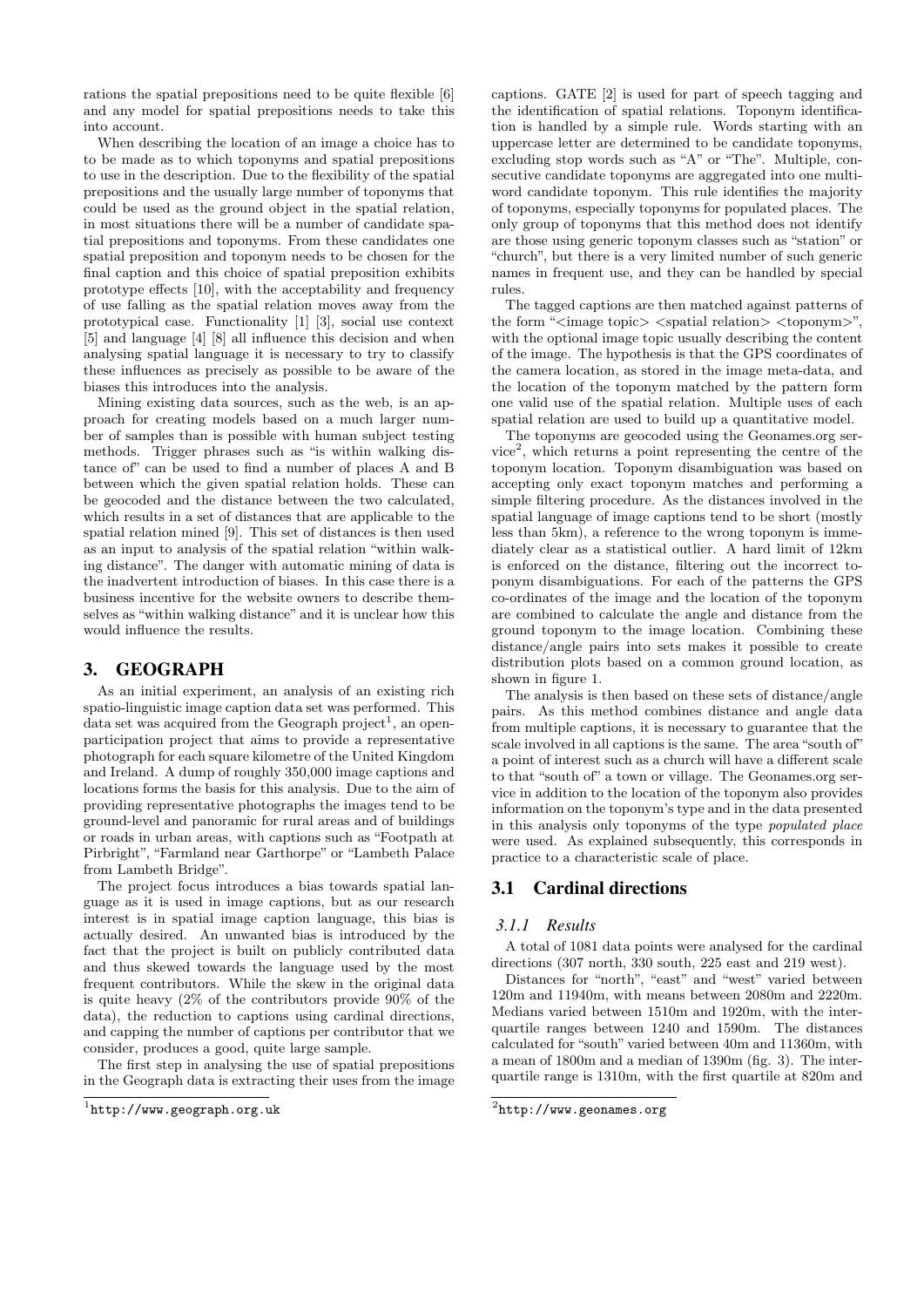

Figure 1: Figure locations for the cardinal direction "north" plotted from a common centre, representing the ground location (black X).

the third quartile at 2130m. The differences in distribution are visible in figures 2 and 3.

The north angle data shows a slight shift to the west, with a mean of 355◦ , whereas the south data is almost perfectly south with a mean of 181◦ . The east distribution is rotated by 23◦ towards north with a mean of 67◦ , while the west distribution is rotated north by  $16°$  with a mean of  $286°$ .

#### *3.1.2 Discussion*

The distances involved in the cardinal directions are not very high, probably because when captioning images local place names are used so that the location of the image is described as precisely as possible. Comparing the individual cardinal direction distances using ANOVAs showed that the "east" and "west" distributions can be considered basically equivalent ( $p > 0.9$ ). While "north" shows no significant differences from "east" and "west", the median and interquartile distances are slightly higher indicating that with a larger sample a statistically significant difference might become apparent. The "south" distribution on the other hand shows significantly shorter distances ( $p < 0.01$ ), when compared to the three other directions, meaning that three different models for distances of cardinal directions need to be distinguished. These patterns can also be seen in the boxplot in figure 2.

The angle data show a similar pattern, with "east" and "west" very similar. The "east" angles were mirrored across the north-south axis and Watson's two sample test applied, showing no significant differences between the "east" and "west" angle distributions. Interesting about these two distributions is that they both show statistically significant rotational shifts towards north, when compared to the same distributions centred on the east-west axis. Whether this rotational shift is caused by a subconscious error in the understanding of the east/west directions or whether it is an artefact caused by the preposition selection process, or whether some other effect is the reason cannot be determined at this point and is an open question for future research.

The extent of the ground toponym has a direct influence on the distance and angle calculated and while only populated places were analysed, populated places also cover a wide range of scales. We believe that in the case of spatial



Figure 2: Boxplot of the distances by cardinal direction (east, north, south, west). Clearly visible is that "east" and "west" are very similar, while "south" is significantly different. Also visible here is that all points over about 4 to 5km are classified as outliers (empty circles).



Figure 3: Distance histograms for the "north" and "south" distributions. The differences in the distribution shapes between "north" and "south" are clearly visible.